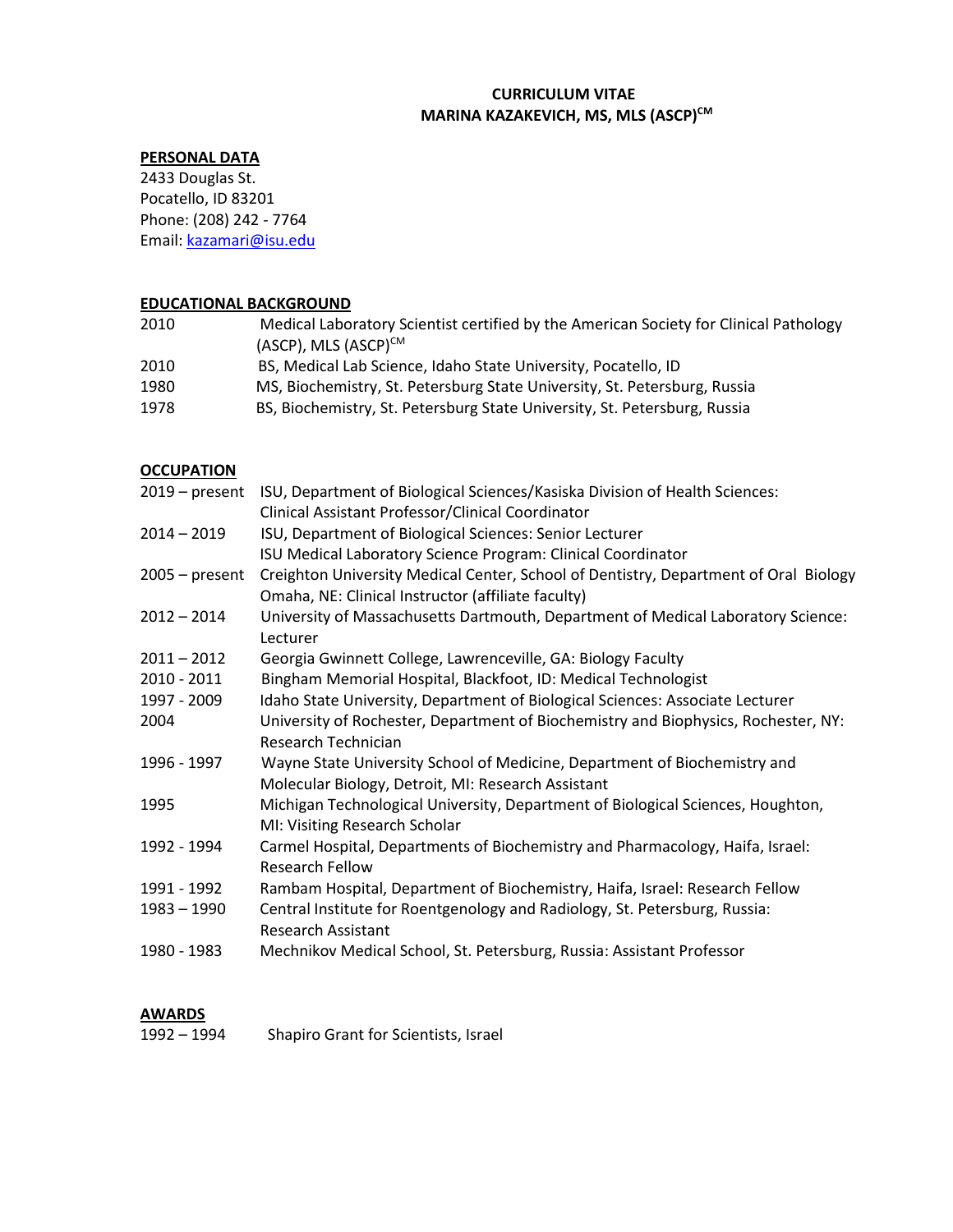|                  |            | TEACHING EXPERIENCE (undergraduate/graduate: ISU; UMass Dartmouth; Georgia Gwinnette College) |
|------------------|------------|-----------------------------------------------------------------------------------------------|
| <b>BIOL 1107</b> | <b>GGC</b> | Principles of Biology and lab                                                                 |
| <b>BIOL 2206</b> | <b>ISU</b> | Cell Biology                                                                                  |
| <b>MLS 211</b>   | <b>UMD</b> | Human Physiology                                                                              |
| BIOL 4432/5532   | <b>ISU</b> | Biochemistry                                                                                  |
| BIOL 4445/5545   | <b>ISU</b> | <b>Biochemistry I</b>                                                                         |
| BIOL 4447/5547   | <b>ISU</b> | <b>Biochemistry II</b>                                                                        |
| BIOL 4499/5599   | <b>ISU</b> | <b>Regulation of Metabolism</b>                                                               |
| BIOL 4499/5599   | <b>ISU</b> | Signal Transduction and Regulation                                                            |
| BIOL 4453/5553   | <b>ISU</b> | Endocrinology                                                                                 |
| <b>BIOL 4444</b> | <b>ISU</b> | Molecular Biology                                                                             |
| BIOL 4419/5519   | <b>ISU</b> | Mammalian Histology                                                                           |
| <b>BIOL 3324</b> | <b>ISU</b> | Developmental Biology                                                                         |
| <b>MLS 116</b>   | <b>UMD</b> | <b>Fundamentals of Medical Laboratory Science Techniques</b>                                  |
| <b>MLS 122</b>   | <b>UMD</b> | <b>Human Genetics lab</b>                                                                     |
| <b>MLS 341</b>   | <b>UMD</b> | Clinical Chemistry in Diagnostic Techniques                                                   |
| <b>MLS 342</b>   | <b>UMD</b> | <b>Clinical Instrumental Analysis</b>                                                         |
| <b>MLS 443</b>   | <b>UMD</b> | <b>Clinical Biochemistry</b>                                                                  |
| MLS 4420/5520    | <b>ISU</b> | <b>Medical Immunology</b>                                                                     |
| MLS 4437/5537    | <b>ISU</b> | Critical Analysis of Lab Information: Clinical Chemistry                                      |
| MLS 4410         | <b>ISU</b> | Phlebotomy/Hematology Practicum                                                               |
| <b>MLS 4455</b>  | <b>ISU</b> | <b>Student Laboratory Practices</b>                                                           |
| <b>MLS 520</b>   | <b>UMD</b> | <b>Clinical Case Studies</b>                                                                  |

# **LABORATORY COURSES** (instructor and course supervisor/coordinator)

| <b>BIOL 1107</b> | GGC        | Principles of Biology (instructor only)        |
|------------------|------------|------------------------------------------------|
| <b>BIOL 2207</b> | ISU        | <b>Cell Biology</b>                            |
| <b>BIOL 3334</b> | ISU        | <b>Experimental Biochemistry</b>               |
| BIOL 4448/5548   | <b>ISU</b> | Advanced Experimental Biochemistry             |
| BIOL 4449/5549   | <b>ISU</b> | Human Physiology I                             |
| BIOL 4456/5556   | ISU        | Human Physiology II                            |
| BIOL 4411/5511   | <b>ISU</b> | Molecular Biology Techniques (instructor only) |
| BIOL 4419/5519   | ISU        | Mammalian Histology                            |

# **PRESENTATIONS/ADVISING**

| 2018 | Educating our future professionals, ASCLS Region VIII Convention, Twin Falls, ID         |
|------|------------------------------------------------------------------------------------------|
| 2015 | Cancer Stem Cell Theory: What Does This Mean For Cancer Treatment?                       |
|      | ASCLS (American Society for Clinical Laboratory Scientists) Region VIII                  |
|      | Intermountain State Seminar, Jackson Hall, WI                                            |
| 2014 | Ventricular Tachycardia and Chronic Kidney Disease, senior thesis advisor,               |
|      | MLS Department, UMass Dartmouth                                                          |
| 2013 | Thyroid gland: Evaluation of Endocrine Function, ASCLS Region I Convention, Springfield, |
|      | MA                                                                                       |
| 2010 | Tumor Suppressor p53 as Therapeutic Target, roundtable discussion, ASCLS Spring          |
|      | Convention, Pocatello, ID                                                                |
| 2006 | Protein Phosphorylation as Major Cellular Regulatory Mechanism: Antidiabetic Drugs       |
|      | and Protein Phosphorylation, seminar presentation, Department of Biological Sciences,    |
|      | ISU                                                                                      |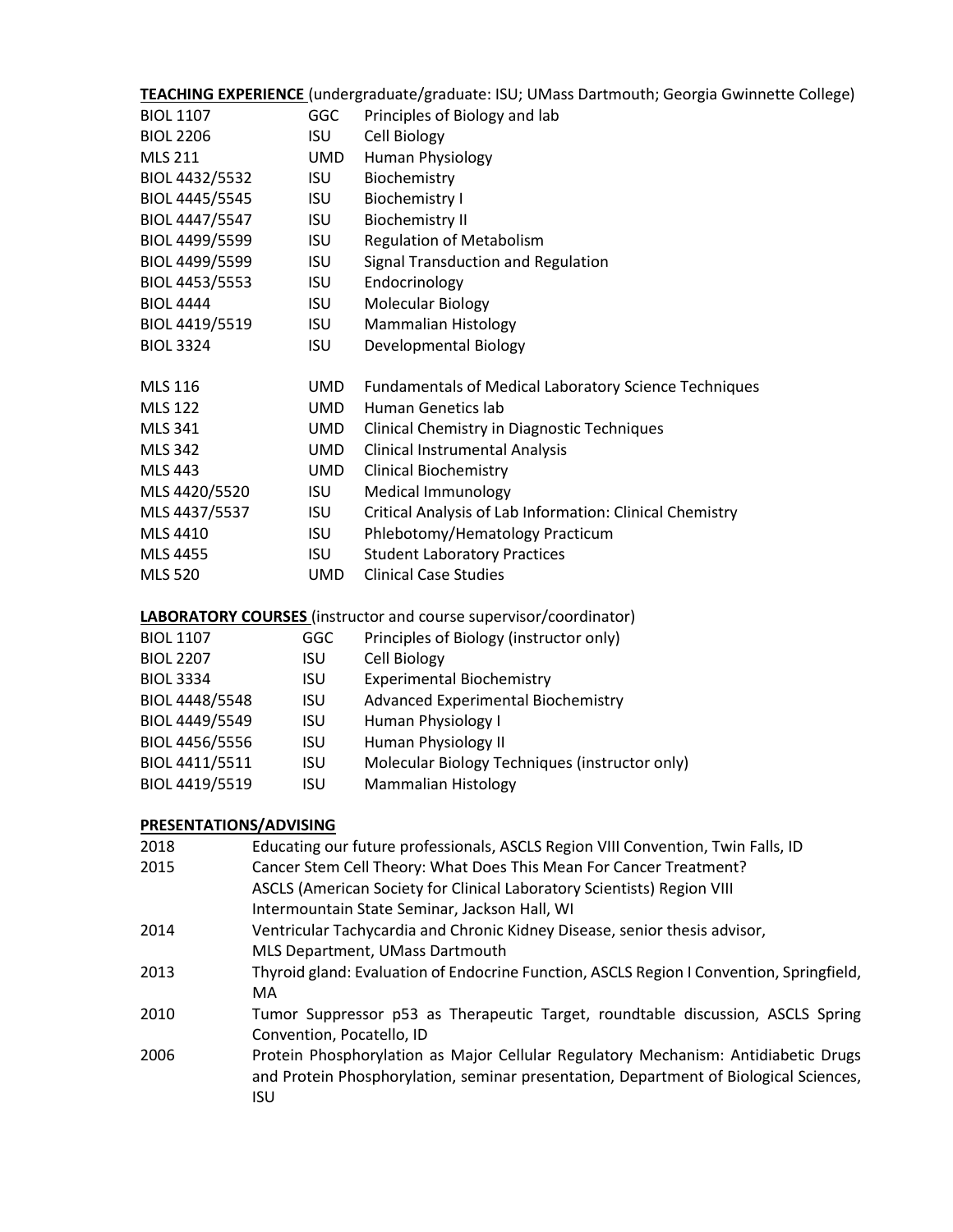#### **CURRICULUM DEVELOPMENT**

- Course Supplementary Study Guide for Biochemistry BIOL 432/532 developed
- NEW lab manuals for the following laboratory courses developed:
	- BIOL 2206 Cell Biology - BIOL 3334 Experimental Biochemistry - BIOL 4448 Advanced Experimental Biochemistry - BIOL 4419/5519 Mammalian Histology

# **MLS QUALIFICATIONS: GENERALIST**

Analysis in all areas of the clinical laboratory including clinical chemistry, blood bank, microbiology, hematology, and urinalysis; phlebotomy skills.

#### **PROFESSIONAL DEVELOPMENT**

| 2018    | ISU Neuroscience Min-Symposium: Ion Channels to Behavior, Pocatello, ID            |
|---------|------------------------------------------------------------------------------------|
| 2017    | Society for Mathematical Biology, Annual Meeting, Salt Lake City, UT               |
| 2010    | American Red Cross Blood Banking Workshop, Boise, ID                               |
| 2008    | Snake River Association for Neuroscience, Fall Conference, ISU                     |
| 2008    | ISU Bioinformatics Workshop, Lava Hot Springs, ID                                  |
| 2007    | ISU Bioinformatics Workshop, Lava Hot Springs, ID                                  |
| 2005    | ISU Practical Bioinformatics workshop, Pocatello, ID                               |
| 2003    | Seminar "A Field Guide to GenBank and NCBI Molecular Biology Resources",           |
|         | Pocatello, ID                                                                      |
| 2014    | Lehninger Biochemistry, 6e Pre-Revision Survey, Part II, Freeman & Co              |
| 2013    | Berg's Biochemistry textbook review: Biochemistry Media Survey 2013 (8th edition), |
|         | Freeman & Co                                                                       |
| 2008    | Textbook reviewer for Wiley & Sons                                                 |
| 2006-07 | Textbook reviewer for Freeman & Co                                                 |

# **RESEARCH EXPERIENCE**

**AREAS OF INTEREST:** Impact of asbestos on red/ox potential of macrophages

 Enzyme kinetics under different storage conditions: LDH, MDH, GDH Prostate specific antigen (PSA) glycosylation

Hybridoma production and screening of monoclonal antibodies

#### **METHODS:**

Biotechnology/Molecular Biology: PCR, DNA sequencing, bacterial transformation, DNA isolation and purification, plasmid transfection

Chromatography ("classic" chromatography methods and FPLC, HPLC)

Electrophoresis: proteins (native PAGE and SDS-PAGE) and DNA

Western blotting, ELISA; differential and gradient centrifugation

# **PROFESSIONAL AFFILIATIONS**

American Society for Clinical Pathology (ASCP) National Society for Clinical Chemistry American Society for Clinical Laboratory Sciences (ASCLS)